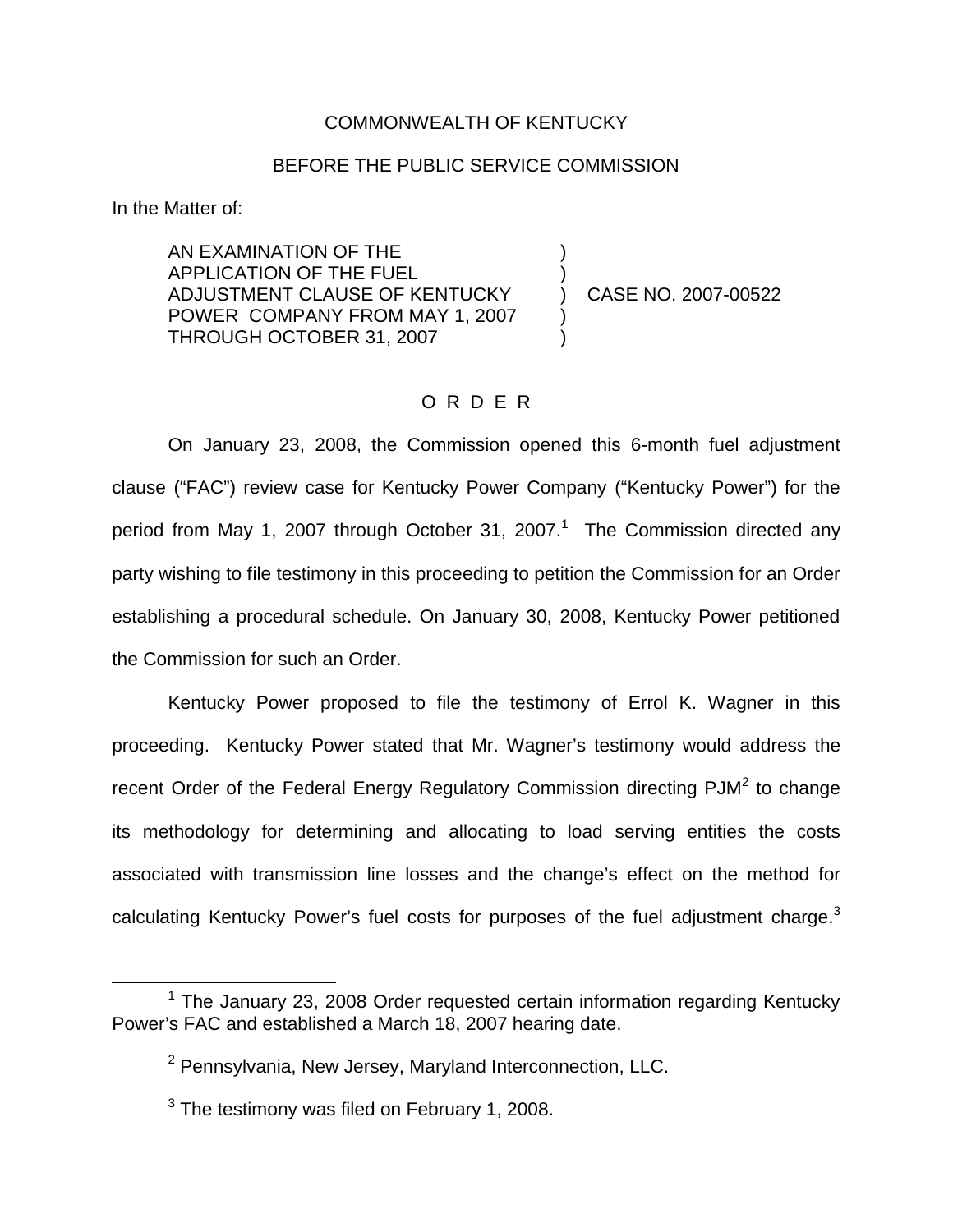The Commission finds Kentucky Power's request to be reasonable and that the request should be granted.

IT IS THEREFORE ORDERED that:

1. Kentucky Power's motion for an Order establishing a procedural schedule in this matter is granted.

2. The procedural schedule set forth in Appendix A, attached hereto and incorporated herein, shall be followed in this proceeding. The hearing date is unchanged by this Order.

Done at Frankfort, Kentucky, this 7<sup>th</sup> day of February, 2008.

By the Commission

ATTEST:



**Executive Director**